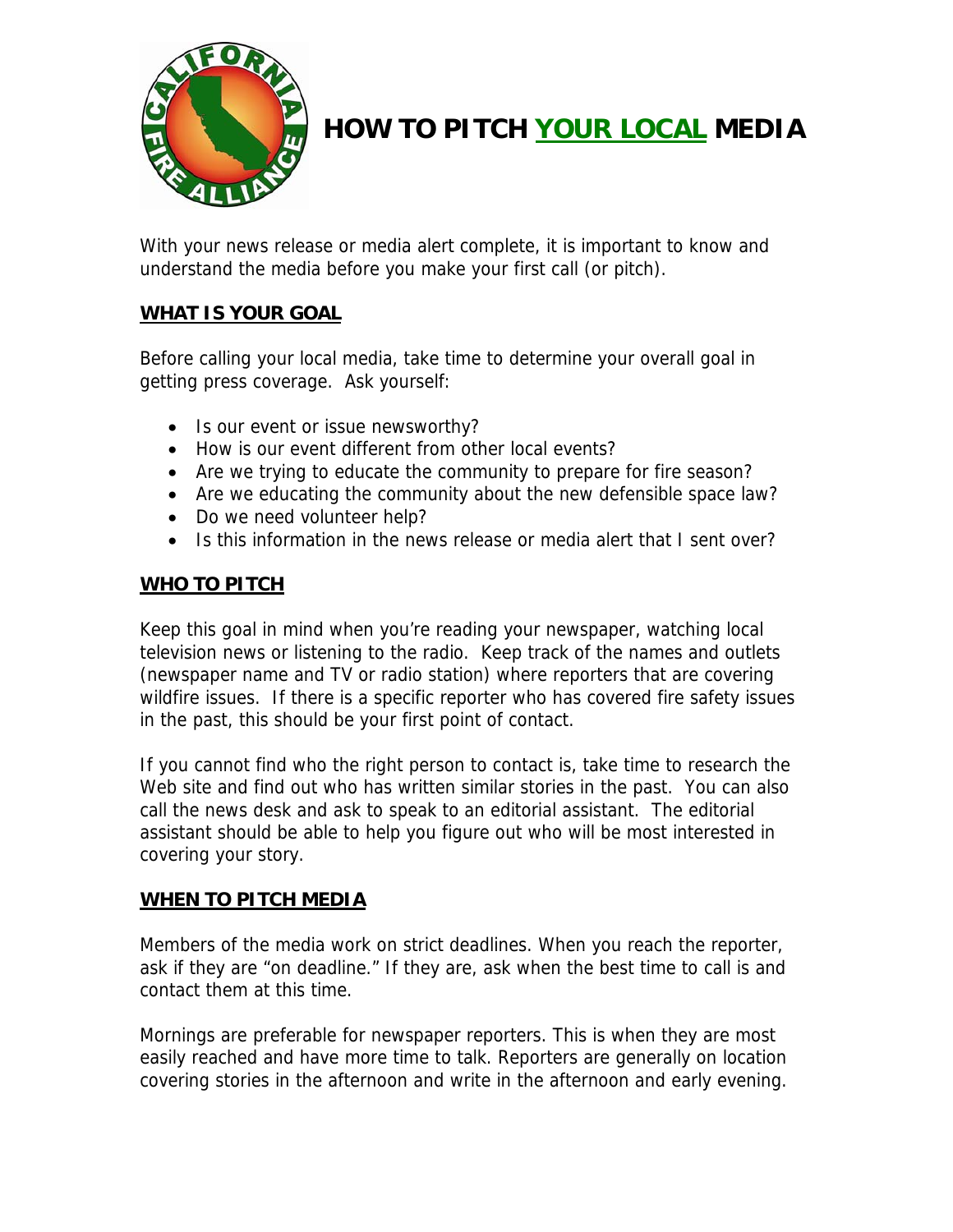Television media has assignment editors who staff the newsroom phones throughout the day and night. It is best to call them between 10 a.m. and 3 p.m., unless you have breaking news. This way you can avoid their busy time during the morning and afternoon newscasts and get their attention for your story.

# **PITCHING TIPS**

Now, you are ready to call the media. Use these steps below as a guideline:

- Make sure you give the media a day or two of lead time before your event, if possible.
- When you call a reporter, identify yourself and the organization you are calling from.
- Ask if it is a good time or ask if they are on "deadline." If it is not a good time to call, ask when a better time would be and make sure you followup.
- Briefly explain what it is you are calling about and that you would like them to consider covering/writing a story on it.
- Be prepared to give answers to the reporter's questions, so learn your subject. If you do not have the answer, tell them you will find out and call them back as soon as you do.
- Let the reporter know about opportunities to speak to an authority figure or get a first-hand experience, such as coming out to see your volunteers in action.
- Ask if you can fax or e-mail additional information to them, such as a news release or fact sheet.
- Give them your contact information and let them know they can call you with additional questions.
- Thank them for their time.

## **SAMPLE PITCH CALL SCRIPT**

For example, you are planning a big community volunteer event to clear a dangerously overgrown fuel break:

"Hello, my name is \_\_\_\_\_\_\_\_\_\_\_\_\_, and I'm calling with (your organization). Is this a good time to talk?"

[If so… continue the conversation]

I wanted to let you know about a great event we are doing on Thursday called "Fire Free Friday." One hundred volunteers from the area will help us clear 10